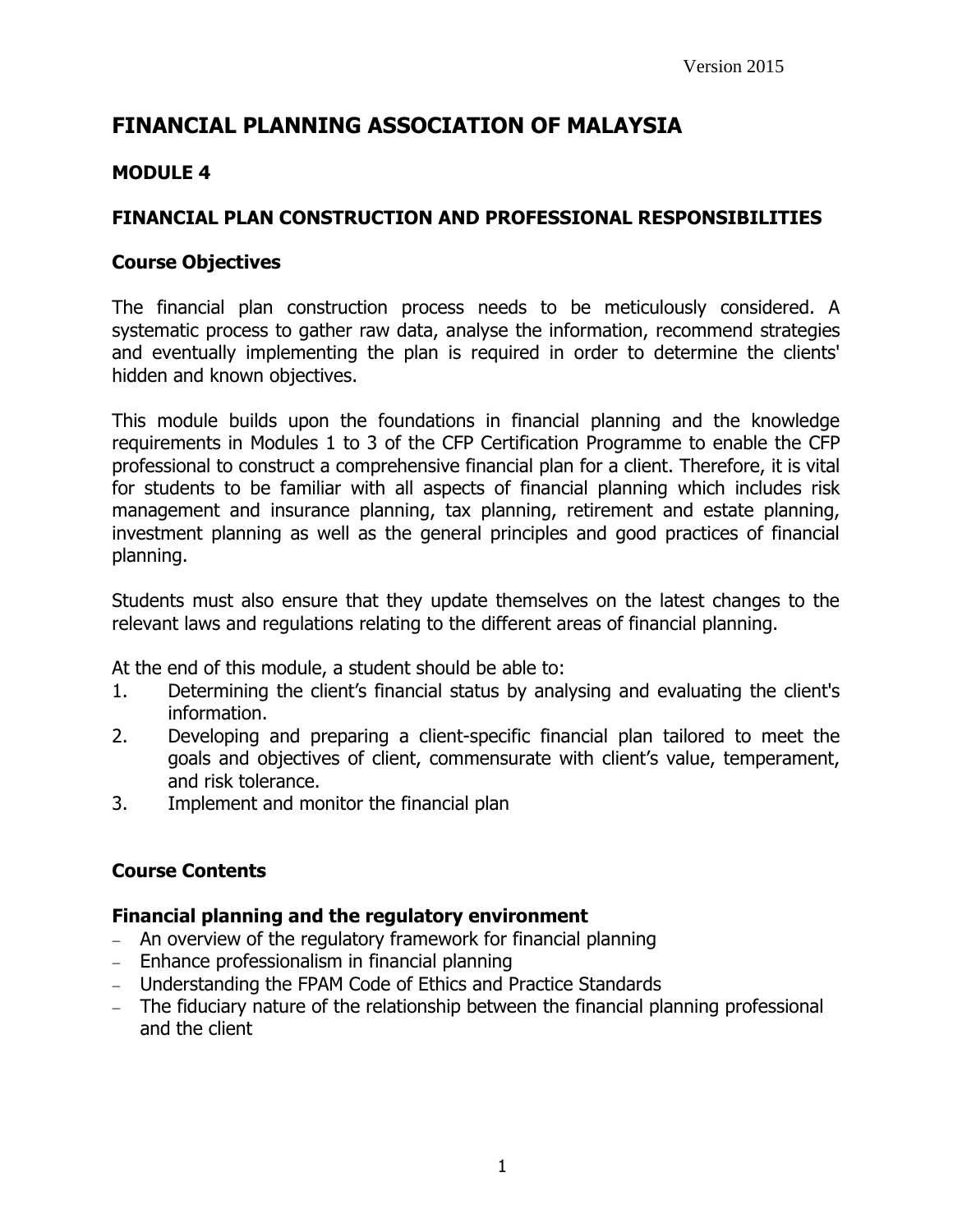# **Financial Planning Process**

- 1. Establishing client-financial planning professional relationships
	- a. Explain issues and concepts related to overall financial planning process, as appropriate to the client
	- b. Explain services provided, the process of planning, documentation required
	- c. Clarify client's and financial planning professional's responsibilities
- 2. Gathering client data and determining goals and expectations
	- a. Obtain information from client through interview/questionnaire about financial resources and obligations
	- b. Determine client's personal and financial goals, needs and priorities
	- c. Assess client's values, attitudes and expectations
	- d. Determine client's time horizons
	- e. Determine client's risk tolerance level
	- f. Collect applicable client records and documents
- 3. Determining the client's financial status by analysing and evaluating the client's information
	- A. General
		- a. Current financial status (e.g., assets, liabilities, cash flow, debt management)
		- b. Capital needs
		- c. Attitudes and expectations
		- d. Risk tolerance
		- e. Risk management
		- f. Risk exposure
	- B. General Needs
		- a. Emergency funds
		- b. Children's education
		- c. Children's marriage
		- d. Buying real assets like home, car, durables, etc.
		- e. Future life style needs
	- C. Special needs
		- a. Divorce /remarriage considerations
		- b. Charitable planning
		- c. Adult dependent needs
		- d. Disabled child needs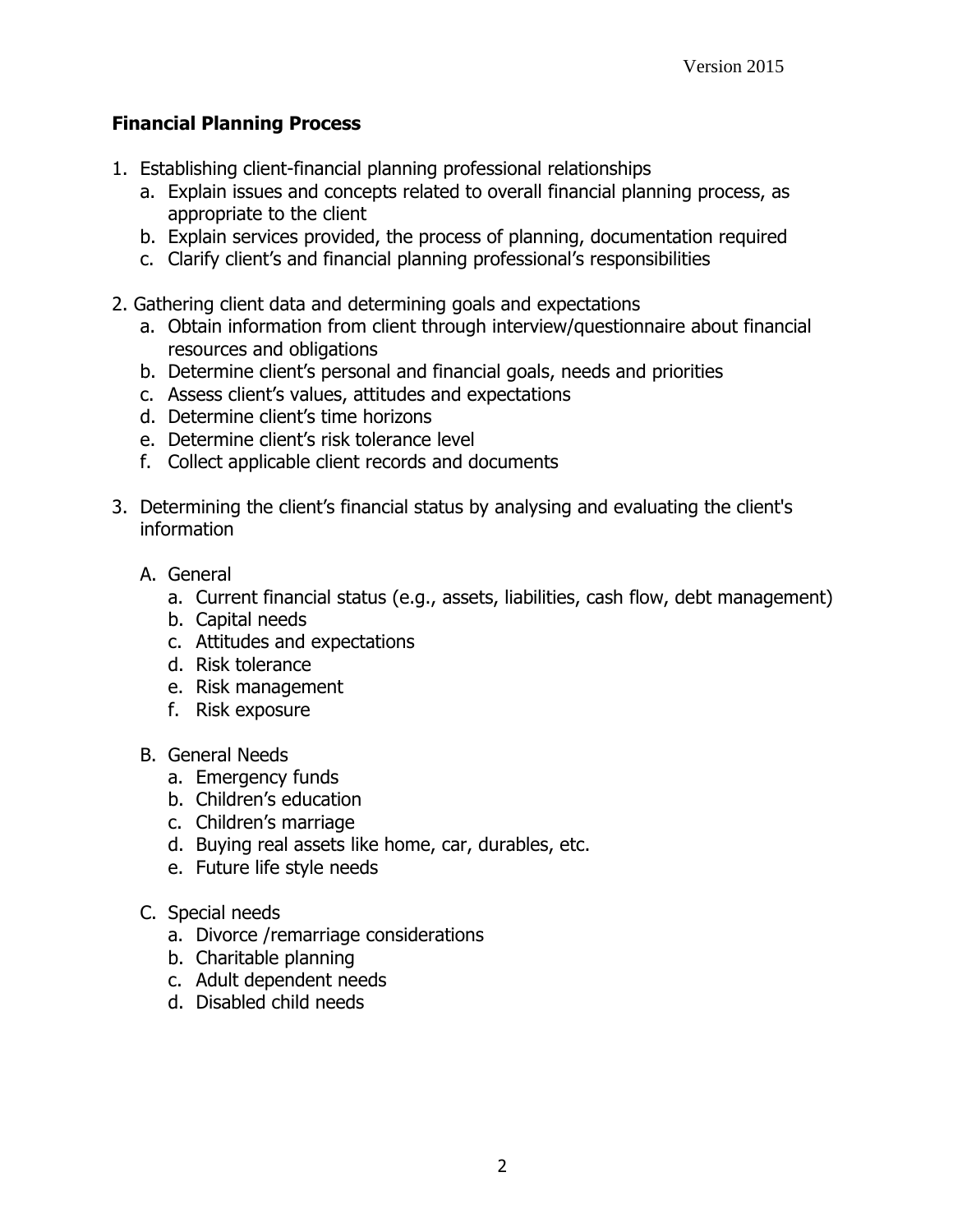- D. Risk management
	- a. Life insurance needs and current coverage
	- b. Disability insurance needs and current coverage
	- c. Medical insurance needs and current coverage
	- d. Long term care insurance needs and current coverage
	- e. Homeowners insurance needs and current coverage
	- f. Motor insurance needs and current coverage
	- g. Other liability insurance needs and current coverage professional, errors and omissions, directors and officers)
- E. Retirement
	- a. Current retirement plans
	- b. Retirement strategies
	- c. Available employee benefits
- F. Investments
	- a. Current investments
	- b. Current investment strategies and policies
- G. Taxation
	- a. Tax returns
	- b. Current Tax strategies
	- c. Tax compliance status
	- d. Current tax liabilities
- H. Estate planning
	- a. Estate planning documents
	- b. Estate planning strategies
- 4. Analyse Client Objectives, Needs and Financial Situation
	- a. Analysis of relevant information
	- b. Need for specialist advice
	- c. Issues that require further clarification
- 5. Developing and presenting the financial plan
	- A. Developing and preparing a client-specific financial plan tailored to meet the goals and objectives of client, commensurate with client's value, temperament, and risk tolerance, covering:
		- 1. Financial position
			- a. Current statement
			- b. Projected statement
			- c. Projected statement with recommendations